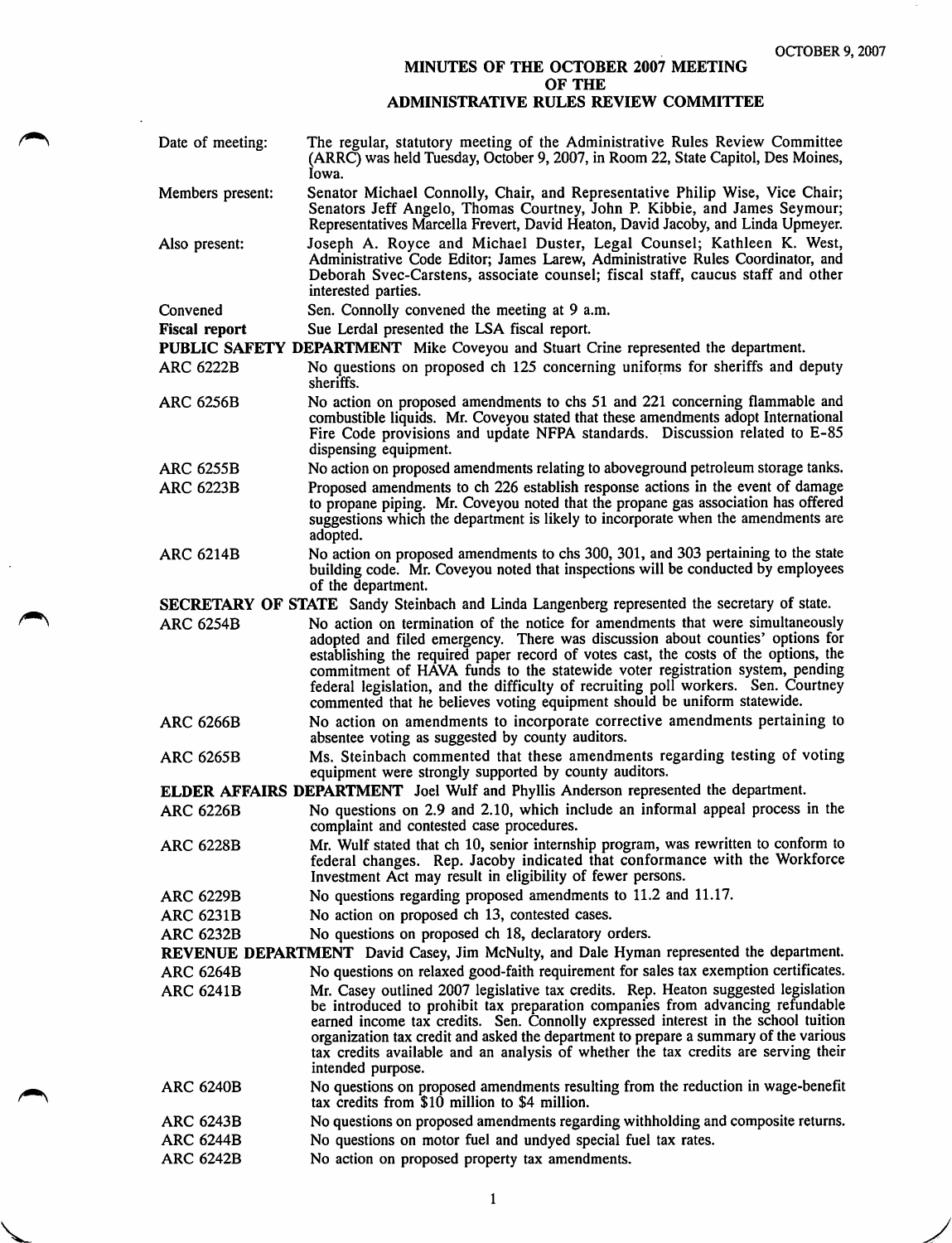| ECONOMIC DEVELOPMENT, IOWA DEPARTMENT OF Melanie Johnson, Jeremy Babcock, Tim  |                                                                                                                                                                                                                                                                                                                                                                                                                                                                                                                                                                                                                                                                    |
|--------------------------------------------------------------------------------|--------------------------------------------------------------------------------------------------------------------------------------------------------------------------------------------------------------------------------------------------------------------------------------------------------------------------------------------------------------------------------------------------------------------------------------------------------------------------------------------------------------------------------------------------------------------------------------------------------------------------------------------------------------------|
|                                                                                | Waddell, Nancy Landess, Mary Klemesrud, Tom Wheeler, and Karen Merrick<br>represented the department.                                                                                                                                                                                                                                                                                                                                                                                                                                                                                                                                                              |
| <b>ARC 6247B</b>                                                               | No questions on reorganization of IDED rules.                                                                                                                                                                                                                                                                                                                                                                                                                                                                                                                                                                                                                      |
| <b>ARC 6220B</b>                                                               | Amendments to ch 9 pertain to workforce training and economic development funds.<br>Rep. Jacoby requested that community college annual reports be distributed to the<br>committee. Rep. Heaton asked that the committee be advised about whether unused<br>funds can be reallocated among community colleges.                                                                                                                                                                                                                                                                                                                                                     |
| <b>ARC 6221B</b>                                                               | No questions on amendments to ch 25, housing fund.                                                                                                                                                                                                                                                                                                                                                                                                                                                                                                                                                                                                                 |
| <b>ARC 6216B</b>                                                               | No action on proposed ch 35, regional tourism marketing grant program. Ms.<br>Landess stated that grants range from \$5,000 to \$10,000 and commenters have asked<br>for increased funding for the program.                                                                                                                                                                                                                                                                                                                                                                                                                                                        |
| <b>ARC 6218B</b>                                                               | No action on ch 36, film, television, and video project promotion program.                                                                                                                                                                                                                                                                                                                                                                                                                                                                                                                                                                                         |
| <b>ARC 6219B</b>                                                               | No questions on amendments to ch 59, enterprise zones.                                                                                                                                                                                                                                                                                                                                                                                                                                                                                                                                                                                                             |
| <b>ARC 6217B</b>                                                               | No questions on the demonstration fund program, ch 105. Ms. Merrick reported that<br>eight applications have been received for prototype and concept development<br>activities.                                                                                                                                                                                                                                                                                                                                                                                                                                                                                    |
| <b>ARC 6144B</b>                                                               | No action on proposed ch 37, regional sports authority districts. Ms. Landess<br>indicated that 10 applications have been received for the promotion of<br>nonprofessional sports.                                                                                                                                                                                                                                                                                                                                                                                                                                                                                 |
| <b>ARC 6143B</b>                                                               | No questions on proposed amendments to chs 54 and 55 concerning targeted small<br>business procurement and financial assistance.                                                                                                                                                                                                                                                                                                                                                                                                                                                                                                                                   |
| <b>ARC 6138B</b>                                                               | No action on proposed chs 101 to 104, which include the targeted industries division,<br>information technology joint ventures fund, information technology training<br>program, and targeted industries internship program. Ms. Klemesrud reported that,<br>in response to public comment, providers of health care services will be considered<br>eligible for information technology joint ventures funding. Rep. Heaton expressed<br>an interest in learning more about a career awareness program geared to high school<br>students.                                                                                                                          |
| <b>ARC 6137B</b>                                                               | No questions on emergency implementation of chs 102 and 103.                                                                                                                                                                                                                                                                                                                                                                                                                                                                                                                                                                                                       |
| IOWA FINANCE AUTHORITY Mark Thompson and Carla Pope represented the authority. |                                                                                                                                                                                                                                                                                                                                                                                                                                                                                                                                                                                                                                                                    |
| <b>ARC 6195B</b>                                                               | No action on 12.1 and 12.2, regarding the qualified allocation plan for the<br>low-income housing tax credits. Discussion related to affordable assisted living<br>projects. Ms. Pope explained that although the focus in recent years has been on<br>larger cities, this year there are more opportunities for regional projects; and she<br>clarified that larger projects can be implemented in phases.                                                                                                                                                                                                                                                        |
| <b>ARC 6194B</b>                                                               | No questions on proposed ch 15, purchasing.                                                                                                                                                                                                                                                                                                                                                                                                                                                                                                                                                                                                                        |
| <b>ARC 6159B</b>                                                               | No questions on proposed 19.1 and 19.2, concerning the project-based portion of the<br>state housing trust fund.                                                                                                                                                                                                                                                                                                                                                                                                                                                                                                                                                   |
| <b>ARC 6160B</b>                                                               | No action on proposed amendments to ch 25, entrepreneurs with disabilities program.                                                                                                                                                                                                                                                                                                                                                                                                                                                                                                                                                                                |
|                                                                                | Committee business The minutes of the September meeting were approved (motion by Rep. Frevert;<br>seconded by Sen. Courtney).<br>The next meeting will be held Tuesday, November 13, 2007.                                                                                                                                                                                                                                                                                                                                                                                                                                                                         |
|                                                                                | HUMAN SERVICES DEPARTMENT Nancy Freudenberg represented the department.                                                                                                                                                                                                                                                                                                                                                                                                                                                                                                                                                                                            |
| <b>ARC 6268B</b>                                                               | No action on proposed amendments to ch 81 concerning Medicaid reimbursement<br>for nursing facilities.                                                                                                                                                                                                                                                                                                                                                                                                                                                                                                                                                             |
| Special review                                                                 | No questions on intended emergency adoption of risk pool assistance provisions,<br>25.61 to 25.65.                                                                                                                                                                                                                                                                                                                                                                                                                                                                                                                                                                 |
| Special review                                                                 | No questions on intended emergency adoption of increase in PMIC limits in 79.1(2).                                                                                                                                                                                                                                                                                                                                                                                                                                                                                                                                                                                 |
|                                                                                | <b>ENVIRONMENTAL PROTECTION COMMISSION</b> Jon Tack, Wendy Rains, and Gene Tinker<br>represented the commission. Dr. William Simkins, a professor of hydrogeology at<br>Iowa State University, was also present. Other interested parties included Sara Bixby<br>of SCISWA, Hal Morton of DMCRSWC, Cindy Turkle of Turkle-Clark<br>Environmental Consulting, and Terry Johnson of Waste Management.                                                                                                                                                                                                                                                                |
| <b>ARC 6252B</b>                                                               | No action on 28.1 statewide ambient air quality standards.                                                                                                                                                                                                                                                                                                                                                                                                                                                                                                                                                                                                         |
| <b>ARC 6251B</b>                                                               | No action on proposed 61.3(8), recreational use assessment and attainability analysis<br>protocol.                                                                                                                                                                                                                                                                                                                                                                                                                                                                                                                                                                 |
| <b>ARC 6250B</b>                                                               | This is the regulatory analysis on proposed amendments to ch 65 to limit of<br>application of liquid manure and open feedlot effluent on fields planted to soybeans.<br>Mr. Tinker reported that it is not yet possible to quantify the effect of the<br>amendments on water quality or on costs to the regulated community. Discussion<br>related to tile lines, crop rotation, soybean generation of nitrogen, surface application<br>of manure, and incorporation of manure into the soil. Rep. Upmeyer noted that the<br>regulatory analysis is inconclusive, and her written questions and concerns will be<br>submitted to the department and the committee. |